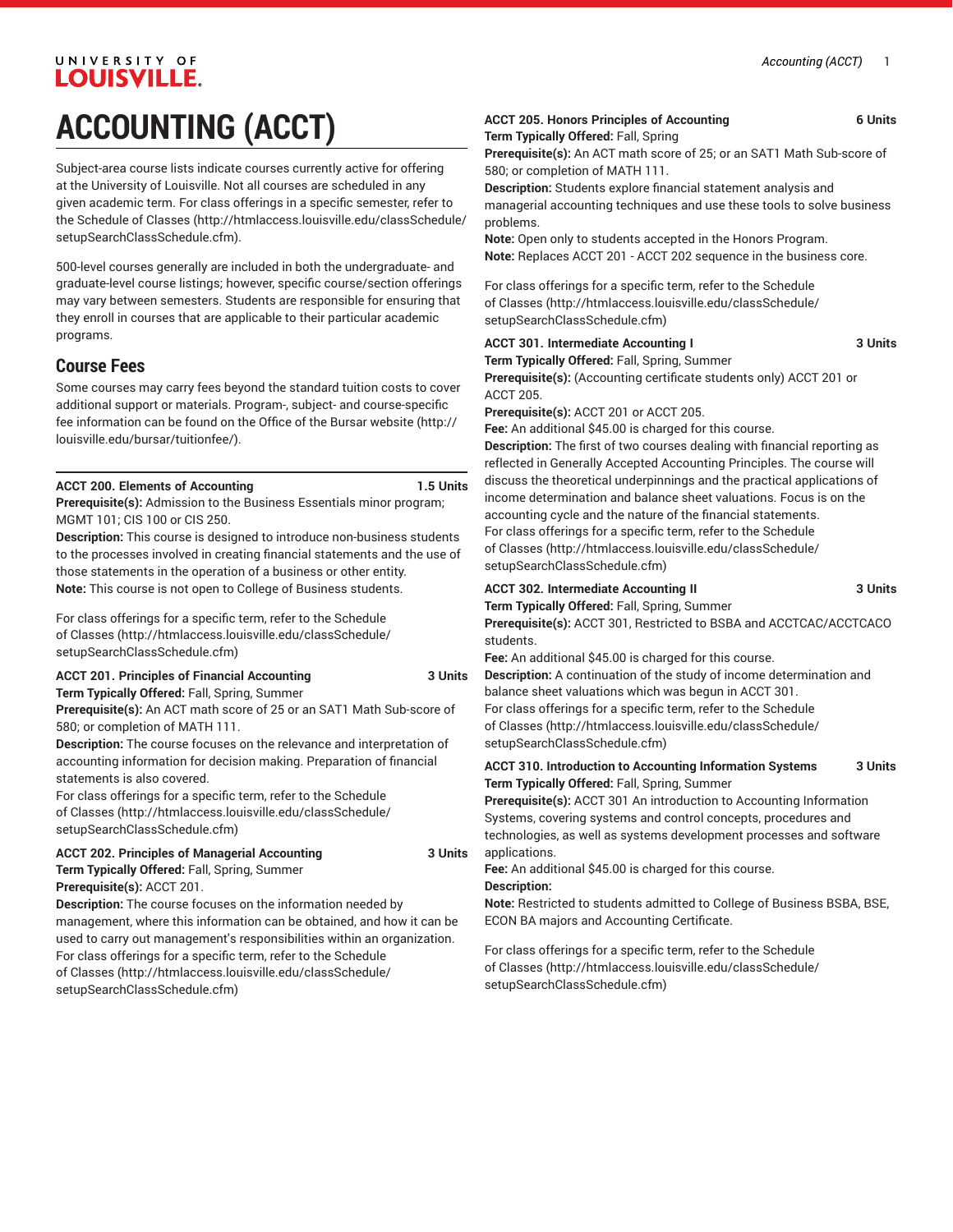### UNIVERSITY OF **LOUISVILLE.**

**ACCT 315. Introduction to Taxation 3 Units**

**Term Typically Offered:** Fall, Spring, Summer

**Prerequisite(s):** ACCT 202 or ACCT 205.

Fee: An additional \$45.00 is charged for this course.

**Description:** An introduction to federal income taxation with an emphasis on the taxation of business entities, including C Corporations, S Corporations, Partnerships, Limited Liability Companies, and Sole Proprietorships. Topics include issues relating to the formation, operation, reporting requirements, and termination of entities. The course will also cover tax consequences resulting from transactions between entities and owners. Students will also acquire the skills necessary to perform tax research and prepare federal tax returns. **Note:** Restricted to students admitted to College of Business BSBA, BSE, ECON BA majors and Accounting Certificate.

For class offerings for a specific term, refer to the [Schedule](http://htmlaccess.louisville.edu/classSchedule/setupSearchClassSchedule.cfm) [of Classes \(http://htmlaccess.louisville.edu/classSchedule/](http://htmlaccess.louisville.edu/classSchedule/setupSearchClassSchedule.cfm) [setupSearchClassSchedule.cfm\)](http://htmlaccess.louisville.edu/classSchedule/setupSearchClassSchedule.cfm)

**ACCT 320. Managerial Cost Accounting 3 Units Term Typically Offered:** Fall, Spring, Summer **Prerequisite(s):** ACCT 202 or ACCT 205.

**Fee:** An additional \$45.00 is charged for this course.

**Description:** Accumulating, reporting, and analyzing costs from the point of view of the management accountant. Emphasis is placed on the determination of costs relevant to a specific purpose, whether inventory valuation, control of current operation, or special decisions. **Note:** Restricted to students admitted to College of Business BSBA, BSE, ECON BA majors and Accounting Certificate.

For class offerings for a specific term, refer to the [Schedule](http://htmlaccess.louisville.edu/classSchedule/setupSearchClassSchedule.cfm) [of Classes \(http://htmlaccess.louisville.edu/classSchedule/](http://htmlaccess.louisville.edu/classSchedule/setupSearchClassSchedule.cfm) [setupSearchClassSchedule.cfm\)](http://htmlaccess.louisville.edu/classSchedule/setupSearchClassSchedule.cfm)

**ACCT 353. Accounting for Not-For-Profit Organizations 3 Units**

**Term Typically Offered:** Fall, Spring, Summer

**Prerequisite(s):** ACCT 301 or faculty consent.

**Fee:** An additional \$45.00 is charged for this course.

**Description:** The application of accounting to governmental units, charitable organizations, hospitals, and universities. Subjects include budgeting, account structure, utilization of accounting in decision making, financial statement presentation, and an introduction to costbenefit analysis.

For class offerings for a specific term, refer to the [Schedule](http://htmlaccess.louisville.edu/classSchedule/setupSearchClassSchedule.cfm) [of Classes \(http://htmlaccess.louisville.edu/classSchedule/](http://htmlaccess.louisville.edu/classSchedule/setupSearchClassSchedule.cfm) [setupSearchClassSchedule.cfm\)](http://htmlaccess.louisville.edu/classSchedule/setupSearchClassSchedule.cfm)

**ACCT 396. Zero-Credit Internship-Accounting 0 Units Grading Basis:** Pass/Fail

**Term Typically Offered:** Fall, Spring, Summer

**Prerequisite(s):** ACCT 301; good academic standing; validation through the Ulmer Career Management Center; students must be Accounting majors.

**Fee:** An additional \$45.00 is charged for this course.

**Description:** A new workplace experience in an approved Accounting position which offers a progression of learning in a level-appropriate opportunity for practical application of classroom theory and tools. This program is available to students who have received the maximum

number of co-op credit hours for their major.

**Note:** Course is restricted and requires permission from the Ulmer Career Management Center.

**Note:** Application to the zero-credit internship program and completion of orientation processes should be accomplished prior to employment.

For class offerings for a specific term, refer to the [Schedule](http://htmlaccess.louisville.edu/classSchedule/setupSearchClassSchedule.cfm) [of Classes](http://htmlaccess.louisville.edu/classSchedule/setupSearchClassSchedule.cfm) ([http://htmlaccess.louisville.edu/classSchedule/](http://htmlaccess.louisville.edu/classSchedule/setupSearchClassSchedule.cfm) [setupSearchClassSchedule.cfm\)](http://htmlaccess.louisville.edu/classSchedule/setupSearchClassSchedule.cfm)

**ACCT 397. Co-op in Accounting I 1-3 Units Grading Basis:** Pass/Fail

**Term Typically Offered:** Fall, Spring, Summer

**Prerequisite(s):** Completion of ACCT 301; university GPA 2.80; students must be Accounting majors.

**Description:** A new workplace experience in an approved Accounting position which offers a progression of learning in a level-appropriate opportunity for practical application of classroom theory and tools. **Note:** Application to the co-op program and completion of orientation processes should be accomplished prior to employment. **Course Attribute(s):** CBL - This course includes Community-Based Learning (CBL). Students will engage in a community experience or project with an external partner in order to enhance understanding and application of academic content.

For class offerings for a specific term, refer to the [Schedule](http://htmlaccess.louisville.edu/classSchedule/setupSearchClassSchedule.cfm) [of Classes](http://htmlaccess.louisville.edu/classSchedule/setupSearchClassSchedule.cfm) ([http://htmlaccess.louisville.edu/classSchedule/](http://htmlaccess.louisville.edu/classSchedule/setupSearchClassSchedule.cfm) [setupSearchClassSchedule.cfm\)](http://htmlaccess.louisville.edu/classSchedule/setupSearchClassSchedule.cfm)

**ACCT 398. Co-op in Accounting II 1-3 Units Grading Basis:** Pass/Fail **Term Typically Offered:** Fall, Spring, Summer **Prerequisite(s):** ACCT 397 for no more than 2 credit hours; university GPA

2.80; validation through COB Co-op office. **Description:** A new or continued workplace experience in an approved Accounting position which offers new learning and/or additional responsibilities that continue the student's progression of learning and opportunity for practical application of classroom theory and tools. **Course Attribute(s):** CBL - This course includes Community-Based Learning (CBL). Students will engage in a community experience or project with an external partner in order to enhance understanding and application of academic content.

For class offerings for a specific term, refer to the [Schedule](http://htmlaccess.louisville.edu/classSchedule/setupSearchClassSchedule.cfm) [of Classes](http://htmlaccess.louisville.edu/classSchedule/setupSearchClassSchedule.cfm) ([http://htmlaccess.louisville.edu/classSchedule/](http://htmlaccess.louisville.edu/classSchedule/setupSearchClassSchedule.cfm) [setupSearchClassSchedule.cfm\)](http://htmlaccess.louisville.edu/classSchedule/setupSearchClassSchedule.cfm)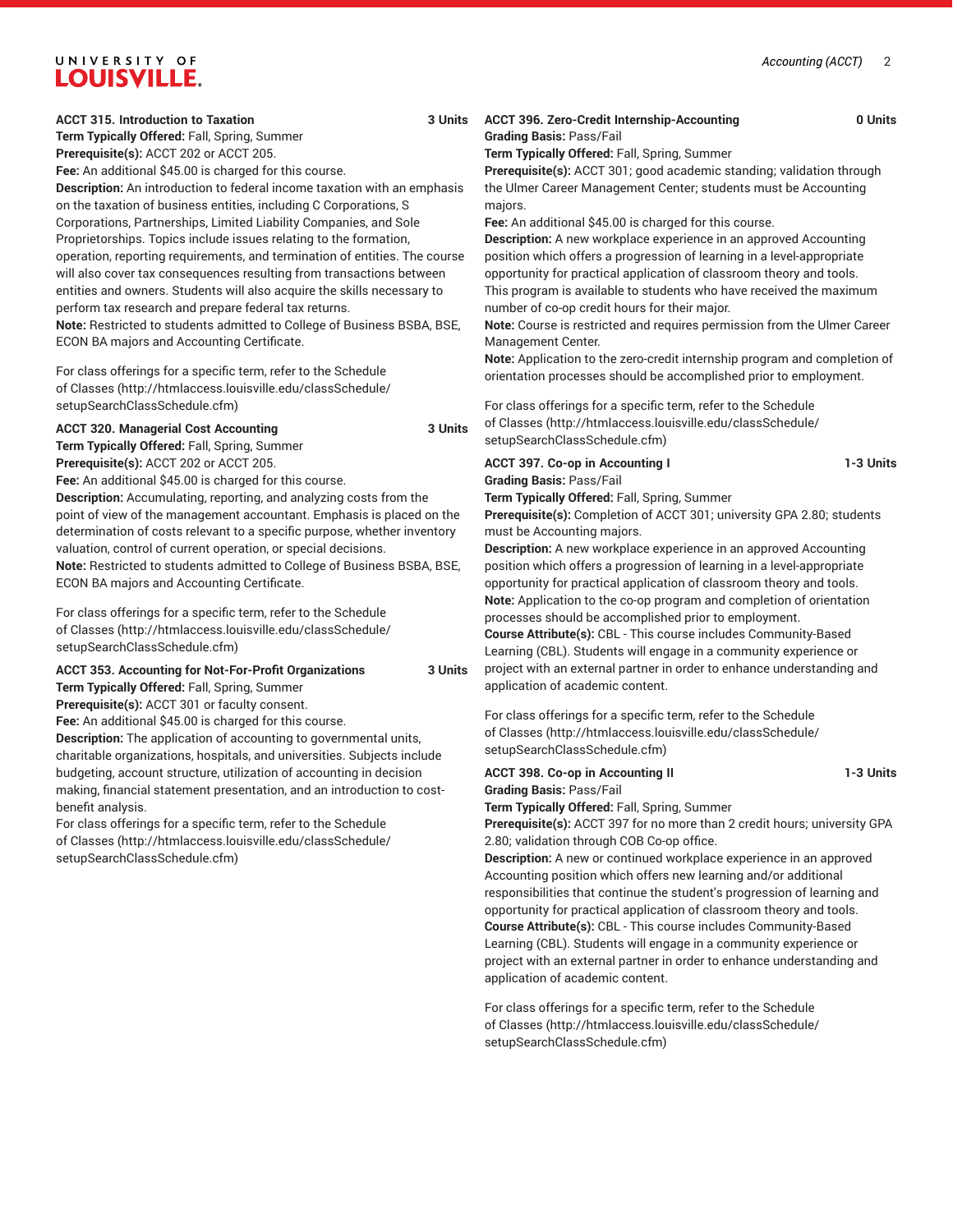## UNIVERSITY OF LOUISVILLE.

| ACCT 399. Co-op in Accounting III<br>3 Units<br><b>Grading Basis: Pass/Fail</b><br>Term Typically Offered: Fall, Spring, Summer<br>Prerequisite(s): Permission of COB Co-op office.<br>Description: A new or continued workplace experience in an approved<br>Accounting position which offers new learning and/or additional<br>responsibilities that continue the student's progression of learning and<br>opportunity for practical application of classroom theory and tools.<br>Course Attribute(s): CBL - This course includes Community-Based<br>Learning (CBL). Students will engage in a community experience or<br>project with an external partner in order to enhance understanding and<br>application of academic content.                                                                                                                                                                                                                                                                                                                                                   | 3 Units<br><b>ACCT 420. Advanced Managerial Cost Accounting</b><br>Term Typically Offered: Fall, Spring<br>Prerequisite(s): ACCT 320.<br>Fee: An additional \$45.00 is charged for this course.<br>Description: A continuation of ACCT 320, with emphasis on accounting<br>decision models using uncertainty, the behavioral aspects of<br>performance evaluation, and the management accountant's response to<br>the changing manufacturing environment.<br>For class offerings for a specific term, refer to the Schedule<br>of Classes (http://htmlaccess.louisville.edu/classSchedule/<br>setupSearchClassSchedule.cfm)                                                                                                                                                                                                                                                            |
|-------------------------------------------------------------------------------------------------------------------------------------------------------------------------------------------------------------------------------------------------------------------------------------------------------------------------------------------------------------------------------------------------------------------------------------------------------------------------------------------------------------------------------------------------------------------------------------------------------------------------------------------------------------------------------------------------------------------------------------------------------------------------------------------------------------------------------------------------------------------------------------------------------------------------------------------------------------------------------------------------------------------------------------------------------------------------------------------|----------------------------------------------------------------------------------------------------------------------------------------------------------------------------------------------------------------------------------------------------------------------------------------------------------------------------------------------------------------------------------------------------------------------------------------------------------------------------------------------------------------------------------------------------------------------------------------------------------------------------------------------------------------------------------------------------------------------------------------------------------------------------------------------------------------------------------------------------------------------------------------|
| For class offerings for a specific term, refer to the Schedule<br>of Classes (http://htmlaccess.louisville.edu/classSchedule/<br>setupSearchClassSchedule.cfm)                                                                                                                                                                                                                                                                                                                                                                                                                                                                                                                                                                                                                                                                                                                                                                                                                                                                                                                            | <b>ACCT 430. Auditing Theory and Practice</b><br>3 Units<br>Term Typically Offered: Fall, Spring<br>Prerequisite(s): ACCT 302 and ACCT 310.<br>Fee: An additional \$45.00 is charged for this course.<br>Description: A survey of the role of the certified public accountant as                                                                                                                                                                                                                                                                                                                                                                                                                                                                                                                                                                                                       |
| <b>ACCT 401. Advanced Accounting Problems</b><br>3 Units<br>Term Typically Offered: Occasionally Offered<br>Prerequisite(s): ACCT 302.<br>Fee: An additional \$45.00 is charged for this course.<br>Description: A study of partnerships, business combinations,<br>consolidated financial statements, and accounting for multinational<br>enterprises.<br>For class offerings for a specific term, refer to the Schedule                                                                                                                                                                                                                                                                                                                                                                                                                                                                                                                                                                                                                                                                 | independent auditor of financial statements. Topics include professional<br>ethics, generally accepted auditing standards, legal liability, statistical<br>sampling, audits of EDP systems, internal control, audit work programs,<br>and the auditor's opinion.<br>For class offerings for a specific term, refer to the Schedule<br>of Classes (http://htmlaccess.louisville.edu/classSchedule/<br>setupSearchClassSchedule.cfm)                                                                                                                                                                                                                                                                                                                                                                                                                                                     |
| of Classes (http://htmlaccess.louisville.edu/classSchedule/<br>setupSearchClassSchedule.cfm)                                                                                                                                                                                                                                                                                                                                                                                                                                                                                                                                                                                                                                                                                                                                                                                                                                                                                                                                                                                              | <b>ACCT 490. Special Topics in Accounting</b><br>1-4 Units<br>Term Typically Offered: Fall, Summer<br>Prerequisite(s): Senior standing.                                                                                                                                                                                                                                                                                                                                                                                                                                                                                                                                                                                                                                                                                                                                                |
| ACCT 411. Capstone Seminar in Accounting - CUE<br>3 Units<br>Term Typically Offered: Fall, Spring, Summer<br>Prerequisite(s): ACCT 302, ACCT 310, ACCT 315, ACCT 320, FIN 301,<br>MGMT 301, and MGMT 401 (or concurrently); Senior standing.<br>Fee: An additional \$45.00 is charged for this course.<br>Description: A cumulative undergraduate experience, which integrates<br>accounting theory and concepts from Financial and Managerial<br>Accounting, Taxation, Auditing, and Accounting Information Systems,<br>to identify, analyze and apply these concepts to contemporaneous<br>accounting problems. Restricted to students admitted to College of<br>Business BSBA, BSE, ECON BA majors and Accounting Certificate.<br>Note: FIN 301, CLAW 301, MGMT 301, MKT 301, and MGMT 401<br>prerequisites do not apply to students admitted prior to Summer 2011.<br><b>Course Attribute(s): CUE - This course fulfills the Culminating</b><br>Undergraduate Experience (CUE) requirement for certain degree<br>programs. CUE courses are advanced-level courses intended for majors | Fee: An additional \$45.00 is charged for this course.<br>Description: A variety of contemporary topics in accounting and/or<br>taxation will be studied. Course content may vary each semester but will<br>not duplicate other course offerings.<br>For class offerings for a specific term, refer to the Schedule<br>of Classes (http://htmlaccess.louisville.edu/classSchedule/<br>setupSearchClassSchedule.cfm)<br><b>ACCT 499. Independent Study in Accounting</b><br>1-3 Units<br>Term Typically Offered: Fall, Spring, Summer<br>Prerequisite(s): Written proposal must be sponsored by at least<br>one faculty member and approved by the Director of the School of<br>Accountancy.<br>Fee: An additional \$45.00 is charged for this course.<br>For class offerings for a specific term, refer to the Schedule<br>of Classes (http://htmlaccess.louisville.edu/classSchedule/ |
| with at least 90 earned credits/senior-level status.                                                                                                                                                                                                                                                                                                                                                                                                                                                                                                                                                                                                                                                                                                                                                                                                                                                                                                                                                                                                                                      | setupSearchClassSchedule.cfm)<br><b>ACCT 500. Fundamentals of Accounting</b><br>3 Units                                                                                                                                                                                                                                                                                                                                                                                                                                                                                                                                                                                                                                                                                                                                                                                                |
| For class offerings for a specific term, refer to the Schedule<br>of Classes (http://htmlaccess.louisville.edu/classSchedule/<br>setupSearchClassSchedule.cfm)                                                                                                                                                                                                                                                                                                                                                                                                                                                                                                                                                                                                                                                                                                                                                                                                                                                                                                                            | Description: Fundamental principles of accounting needed by the<br>manager. Topics include the assumptions of accounting, recording<br>and reporting transactions; interpretation of data for decision-making                                                                                                                                                                                                                                                                                                                                                                                                                                                                                                                                                                                                                                                                          |
| <b>ACCT 415. Advanced Taxation</b><br>3 Units                                                                                                                                                                                                                                                                                                                                                                                                                                                                                                                                                                                                                                                                                                                                                                                                                                                                                                                                                                                                                                             | purposes.                                                                                                                                                                                                                                                                                                                                                                                                                                                                                                                                                                                                                                                                                                                                                                                                                                                                              |
| Term Typically Offered: Fall, Spring, Summer                                                                                                                                                                                                                                                                                                                                                                                                                                                                                                                                                                                                                                                                                                                                                                                                                                                                                                                                                                                                                                              | Note: Fulfills a Foundation Core requirement only.                                                                                                                                                                                                                                                                                                                                                                                                                                                                                                                                                                                                                                                                                                                                                                                                                                     |
| Prerequisite(s): ACCT 302 (or concurrently); ACCT 315.                                                                                                                                                                                                                                                                                                                                                                                                                                                                                                                                                                                                                                                                                                                                                                                                                                                                                                                                                                                                                                    |                                                                                                                                                                                                                                                                                                                                                                                                                                                                                                                                                                                                                                                                                                                                                                                                                                                                                        |
| Fee: An additional \$45.00 is charged for this course.<br>Description: A study in detail of the Federal taxation problems relating<br>to partnerships, corporations, estates, and trusts. Text material is<br>supplemented by tax return preparation and research case studies.                                                                                                                                                                                                                                                                                                                                                                                                                                                                                                                                                                                                                                                                                                                                                                                                           | For class offerings for a specific term, refer to the Schedule<br>of Classes (http://htmlaccess.louisville.edu/classSchedule/<br>setupSearchClassSchedule.cfm)                                                                                                                                                                                                                                                                                                                                                                                                                                                                                                                                                                                                                                                                                                                         |
| For class offerings for a specific term, refer to the Schedule<br>of Classes (http://htmlaccess.louisville.edu/classSchedule/                                                                                                                                                                                                                                                                                                                                                                                                                                                                                                                                                                                                                                                                                                                                                                                                                                                                                                                                                             |                                                                                                                                                                                                                                                                                                                                                                                                                                                                                                                                                                                                                                                                                                                                                                                                                                                                                        |

[setupSearchClassSchedule.cfm\)](http://htmlaccess.louisville.edu/classSchedule/setupSearchClassSchedule.cfm)